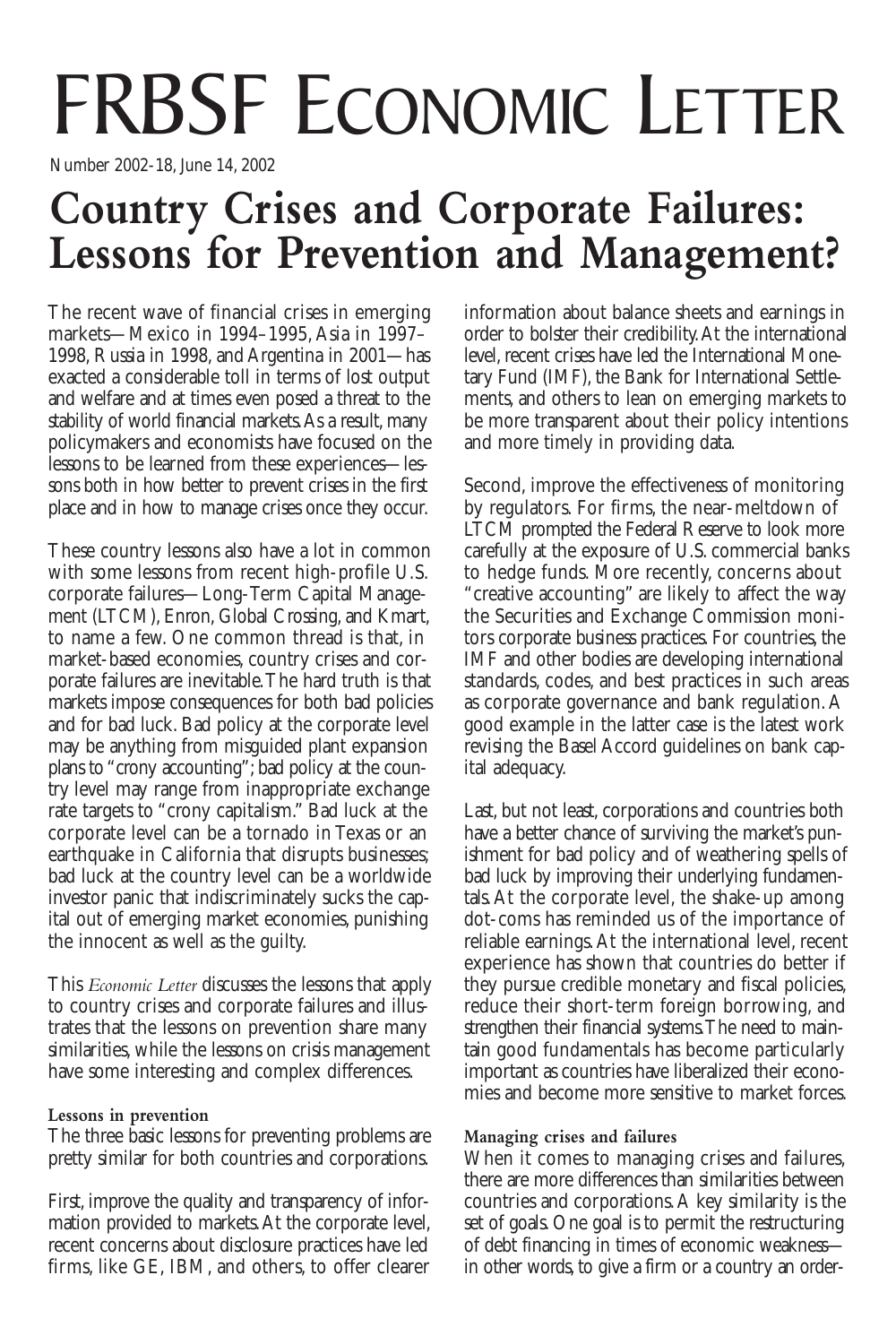ly way to reorganize activities and adjust the terms of debt contracts, so as to avoid the premature liquidation of assets and also to balance its interests against those of creditors.A second goal is to limit the possibility of wider contagion effects of individual crises and failures.Though the goals are similar, the way crises and failures are managed at the corporate and country levels is very different.

*Corporate failures.* In dealing with corporations, U.S. bankruptcy laws—particularly Chapter 11—are designed to achieve the first goal, namely, permitting debt restructuring so as to balance the interests of the firm against those of its creditors. Specifically, Chapter 11 allows firms to apply for breathing room from creditors, obtain infusions of new working capital, and submit a plan of reorganization to a bankruptcy judge It also addresses the so-called "collective action" problem in getting creditors to accept the plan.The collective action problem arises when a deal that is in the best interests of the creditors as a group gets blocked by individual creditors who want more for themselves. Chapter 11 handles this by allowing a deal to go through if it is accepted by a supermajority—usually two-thirds—of the creditors, or by the judge.

The second goal—limiting contagion—comes into play in special cases where the failure of a big firm or bank poses systemic concerns to the economy. In this case the government may act as a lender of last resort.The Treasury did this by bailing out Chrysler in the 1970s, and the Fed has done it occasionally, as in the aftermath of the 1987 stock market crash and the terror attacks of September 11. In addition, the government may act as a crisis manager to deal with systemic concerns in other ways. For example, in 1998, the Fed helped get LTCM's management and its major creditors to meet and catalyzed the firm's reorganization.

*Country crises.* Managing a crisis when a debtor country has repayment problems is very different from the corporate setting, because there is no equivalent legal procedure to provide breathing room and work out the problems, nor is there any clear lender of last resort.

In the country crises during most of the 1990s, the IMF and international development banks served as a quasi lender of last resort by providing some official financing—so-called "bailout" loans—in exchange for domestic policy reforms.These actions were accompanied by the hope that the debtor

country and its creditors could work out some form of debt restructuring.

This approach has met with several criticisms. First, the string of recent crises has pushed the international system to the limit of funds available for bailouts. Second, this approach introduces moral hazard considerations that may reduce the incentive to prevent new crises, as politicians, borrowers, and investors all expect the IMF always to rescue them. Lastly, the debt restructuring process typically has been ad hoc, slow, and cumbersome.

To balance the legitimate need for funds against moral hazard concerns, some incremental changes have been implemented in recent years.These include setting up contingency credit lines to qualifying countries in advance of the possible need for funds and raising the cost of obtaining bailout loans.

Current efforts to improve the management of crises have focused on trying to smooth the debt workout procedure.The emphasis of this new approach is to encourage private creditors to restructure their loans to debt-burdened countries voluntarily. In other words, it tries to get the private sector to share more in the costs of resolving country crises. This approach is called "bailing-in" the private sector, or "involving the private sector."

Getting this new approach to work is very hard, however, because of the collective action problem, which itself has become even more complicated now that countries facing repayment problems typically have many more creditors to deal with. Back in the 1980s, emerging markets' borrowing was mainly syndicated loans from a small number of large banks, which could be easily corralled around a table by the IMF and cajoled into rolling over the debt and, sometimes reducing it. Even as recently as 1997 this approach worked when the IMF, the U.S.Treasury, and others got major foreign banks to roll over their loans to Korea.

During the 1990s, however, countries have come to borrow more by issuing bonds. For example, Argentina currently has thousands of bond creditors through more than 120 different bond issues outstanding, which are subject to multiple jurisdictions and laws.Working out an agreement among such large numbers of creditors can be a nightmare, since unanimous consent is generally required. Particularly disruptive have been the so-called "vulture investors" who buy up cheap, discounted country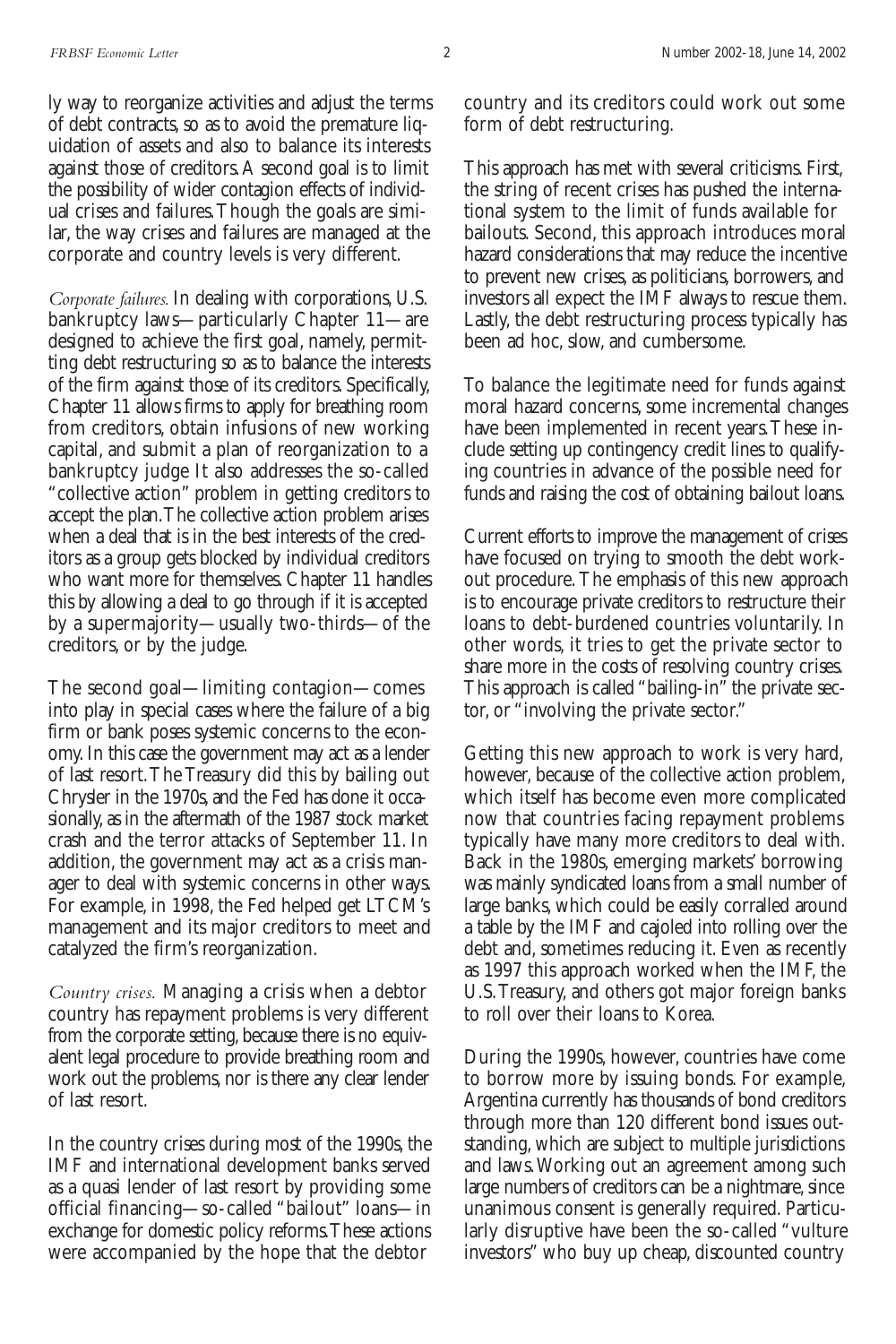bonds in the secondary market and then threaten to hold up deals unless they get full payment. For example, a hedge firm, Elliott Associates, bought Peruvian debt at a deep discount for \$11 million and successfully got back \$58 million.

Two proposals are now on the table to remedy this collective action problem, one from the U.S.Treasury and one from the IMF.The Treasury plan involves modifying international bond contracts and still largely letting the markets solve the problem. Specifically, borrowers would write clauses into their bond contracts that would allow restructuring deals to go through if a supermajority of bondholders, say 75%, agree.This approach raises questions, though. Might the inclusion of these new bond clauses create the perception that it is easier for countries to default, resulting in higher costs of borrowing for emerging countries? What about older issue bonds without these clauses? What about bank loans that do not involve formal contracts?

The IMF plan relies less on the market and more on legal procedure. It would create a formal international bankruptcy procedure, sort of a "sovereign Chapter 11," that would cover *all* debt contracts. Under this procedure, a country with debt problems could do the equivalent of filing for bankruptcy and receive a temporary timeout period—termed a "standstill"—during which it could stop paying its debts to all of its creditors.The country would then negotiate the terms of a new payment plan that is conditioned on domestic policy changes.

The IMF approach also raises a question.Who would play the international equivalent of a domestic bankruptcy judge? The IMF initially recommended itself, but creditors were concerned that the IMF might not fully protect their rights, especially since the IMF is itself a major creditor of many countries. As a result, the IMF has modified the plan to leave the final terms of any restructuring deal in the hands of a supermajority of creditors, with an independent panel of judges handling any loose ends. (Further details about the IMF and Treasury proposals are provided in the next issue of the *FRBSF Economic Letter.*)

#### **Where do things stand now?**

While we cannot expect to eliminate crises and failures from market-based economies, we can learn from experience. In fact, there already is evidence that progress has been made on learning how to prevent country crises better. For example, the crises in Brazil in 1999,Turkey in 2000, and Argentina last year have had relatively few contagion effects across borders.There is also widespread agreement that we need a new approach to manage and resolve country crises.The current debt renegotiation process is generally too cumbersome and costly for all involved.The Treasury and IMF proposals both draw on the principles of domestic corporate bankruptcy laws to provide a new approach. And both proposals head in the same direction: allowing country debtors and creditors to work out mutually beneficial deals in a more orderly and less costly manner.Though different, the two proposals are not mutually exclusive. In fact, the G-7 Finance ministers, including the U.S. Secretary of the Treasury, recently endorsed a two-track approach towards pursuing both plans.

> **Reuven Glick Vice President, International Research, and Director, Center for Pacific Basin Monetary and Economic Studies**